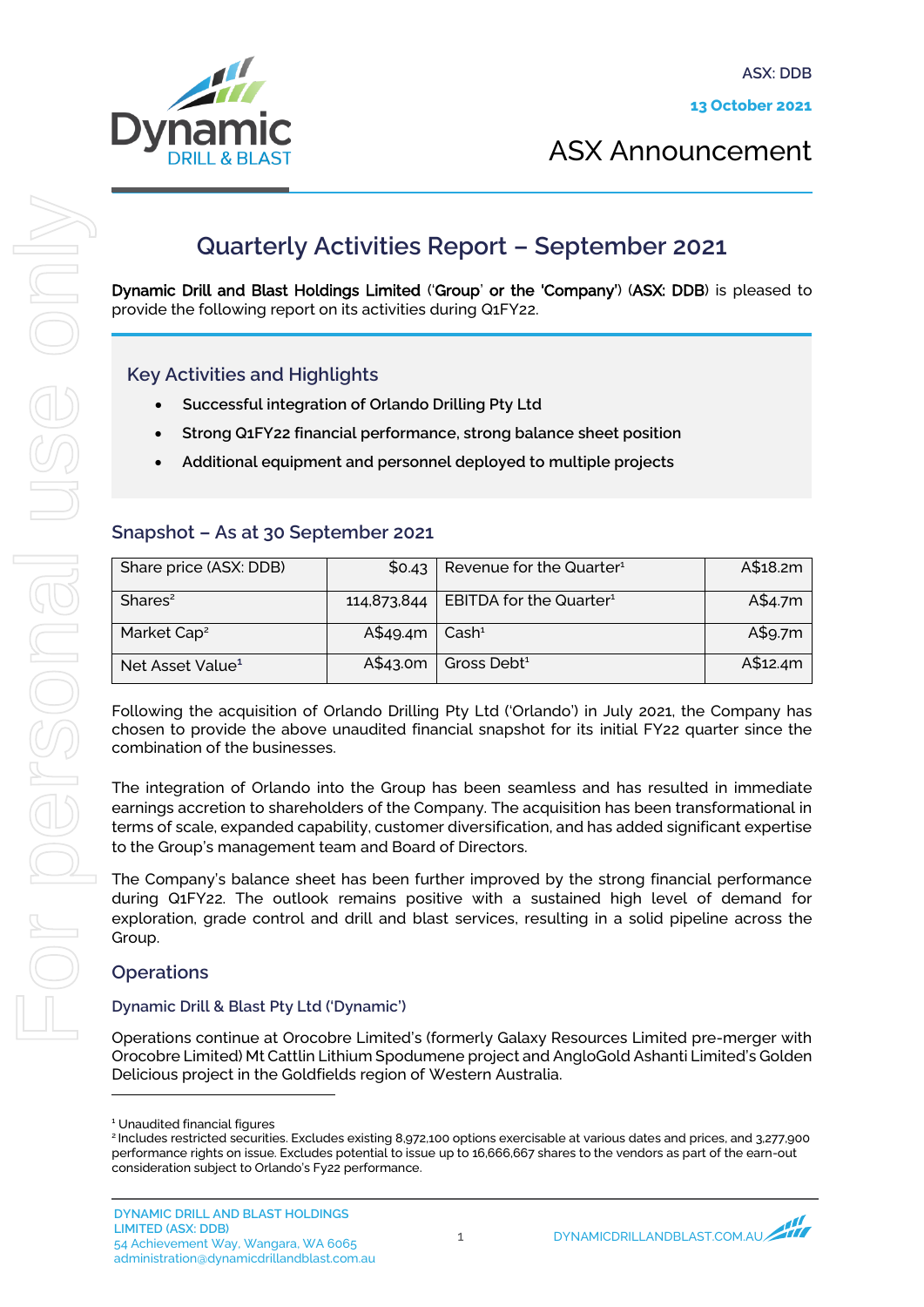13 October 2021



ASX Announcement

Dynamic concluded operations at the Wiluna West C4 site and demobilised prior to the halting of mining operations, successfully completing its obligation under the contract.

There are several additional and diversified short-term projects currently being serviced by Dynamic to existing and new projects/clients, with discussions being held regarding the potential for longer-term contracts. These projects include multiple tier 1 Iron Ore projects in the Pilbara Region of Western Australia, as well a production gold project in the Goldfields Region of Western Australia.

### Orlando Drilling Pty Ltd ('Orlando')

Longer term operations continue with FQM Nickel Australia Pty Ltd at the Ravensthorpe Nickel project, Sandfire Resources NL at the Degussa Copper Gold Mine, Northern Star Resources Limited on its various Gold projects and with Gold Road Resources Limited at the Yamarna Gold project.

In addition to the longer-term projects, Orlando entered in to 14 additional contracts with mid- tier and junior gold, copper, iron ore and nickel explorers and producers to undertake smaller sized RC and diamond drilling jobs throughout the quarter. Orlando expects repeat engagements for additional drilling with existing clients to continue for the rest of the year due to high performance outcomes being achieved on projects.

### Training Simulator

The Company has committed to purchase a custom-built drill training simulator, which will allow it to further upskill its personnel, as well provide ability to train inexperienced personnel. The Company believes that this is an exciting opportunity which will aid sustainability of labour supply.

## **Corporate**

## Financial Summary

The Company is in a strong financial position with cash and cash equivalents of A\$9.7 million and trade receivables of A\$11.1 million.

Cash inflows from operating activities for the quarter was A\$21.0 million, due mainly to receipts from customers.

Cash outflows from operating activities for the quarter was approximately A\$17.1 million representing payment of employment and operating costs.

Cash outflows from investing activities \$8.0 million, due mainly to cash payment for acquisition of Orlando of \$4.5 million as well as acquisition of additional Property, Plant & Equipment.

Cash inflows from financing activities for the quarter include the receipt of \$3.77 million from the settlement of Tranche 2 of the placement associated to the Orlando acquisition.

The Company made operating activity payments of A\$563,533 to related parties and their associates. These payments relate to the remuneration agreements for the Managing Director, Executive Director, Non-Executive Directors and key management personnel. In addition, the Company made investing activity payments of \$4.5 million to related parties and their associates, being payments to the original shareholders of Orlando in relation to the acquisition.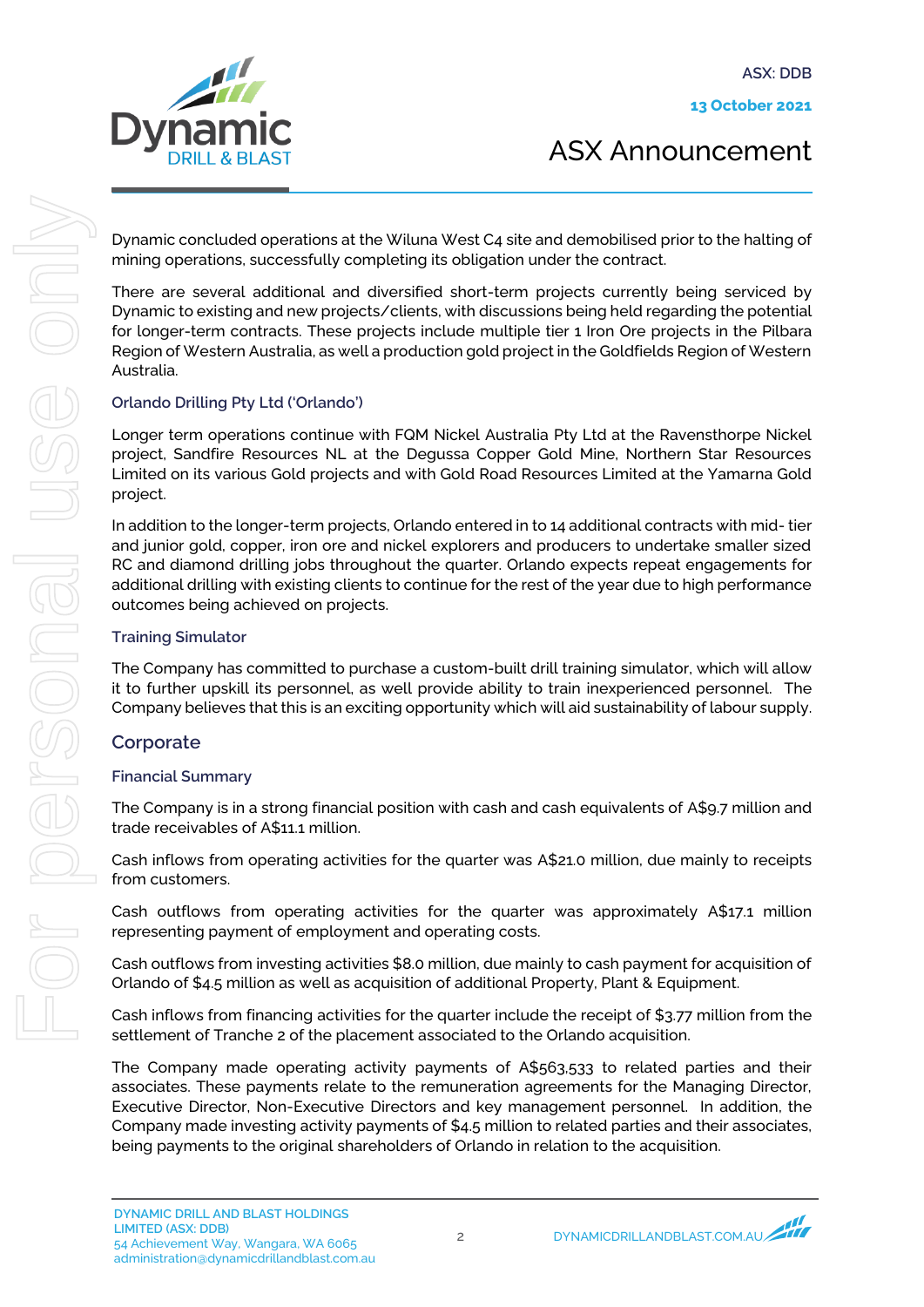

Pursuant to ASX listing rule 4.7C.2, the Company advises the proposed use of funds contained in section 1.7 of the Company's Prospectus in comparison to the actual use of funds following admission of the Company to the official list of the ASX:

| Use of Funds                     | <b>Prospectus Amount</b> | <b>Actual to Date</b> |
|----------------------------------|--------------------------|-----------------------|
| Cost of the Offers               | A\$482,000               | A\$438,000            |
| Purchase of additional plant and | A\$2,833,000             | A\$927,500            |
| equipment                        |                          |                       |
| Repayment of Debt                | A\$500,000               | A\$500,000            |
| Working<br>Capital/Corporate     | A\$1,958,000             | A\$1,424,317          |
| overheads                        |                          |                       |
| Total                            | A\$5,773,000             | A\$3,289,817          |

The Company confirms that it expects to utilise the funds raised under its Prospectus in accordance with the use of funds statement and the key business objectives underlying the expected use of funds remain intact.

-ENDS-

This announcement has been authorised by the Board of Dynamic Drill & Blast Holdings Limited.

Company Secretary James Bahen Dynamic Drill and Blast Holdings Ltd info@dynamicdrillandblast.com.au +61 8 6555 2950

Investor and Media Enquiries: Cameron Gilenko / Michael Weir Citadel-MAGNUS +61 466 984 953 / +61 0402 347 032

#### About Dynamic Drill & Blast Holdings Limited

*Dynamic Drill & Blast Holdings Limited (the "Company) is a supplier of various specialised drilling services as well as blasting services to clients in the mining and construction sectors in Western Australia. The Company operates under two entities, Dynamic Drill & Blast Pty Ltd and Orlando Drilling Pty Ltd.* 

*The Company's s significant project pipeline is based around medium to long term contracts and has a highly experienced executive management team focused on quality service provision, employee safety and providing solutions* 

*The Company is committed to business and quality management systems that provides the framework for its personnel to achieve its customer's measurable objectives, while using continual improvement initiatives to strive for best practice performance.*

*Since incorporation, the Company has developed comprehensive policies, procedures and processes that aid the safe, effective and efficient provision of services.*

*Dynamic Drill & Blast ("Dynamic") is a supplier of drilling and blasting services to clients in the mining and construction sectors in Western Australia. Dynamic focuses on mining and construction projects within a range of commodity sectors, including iron ore, lithium and gold. Dynamic also undertakes short term specialised drilling and blasting projects.*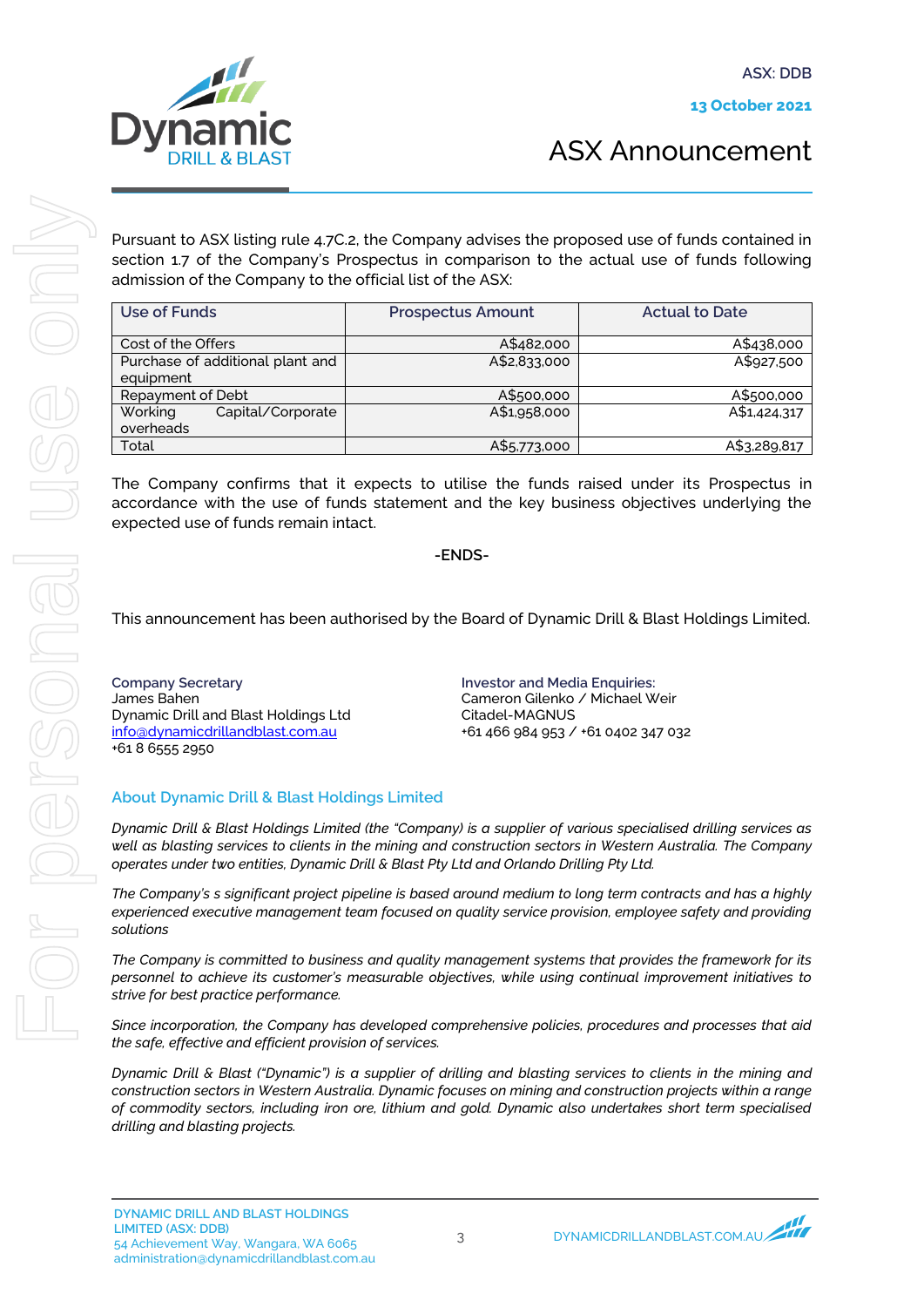ASX: DDB

13 October 2021





*Orlando Drilling Pty Ltd (Orlando) is a wholly owned subsidiary of the Company. Orlando is a Western Australian based company providing grade control, exploration and resource definition drilling services to the mining industry since 2007, utilising its fleet of AC, RC and diamond drill rigs and experienced personnel.*

#### *Forward-Looking Statements*

*This document may include forward-looking statements. Forward-looking statements include, but are not limited to, statements concerning Dynamic Drill and Blast Holdings Limited's planned work and other statements that are not historical facts. When used in this document, the words such as "could," "plan," "estimate," "expect," "intend," "may", "potential", "should," and similar expressions are forward-looking statements. Although Dynamic Drill and Blast Holdings Limited believes that its expectations reflected in these forward-looking statements are reasonable, such statements involve risks and uncertainties and no assurance can be given that actual work will be consistent with these forward-looking statements.*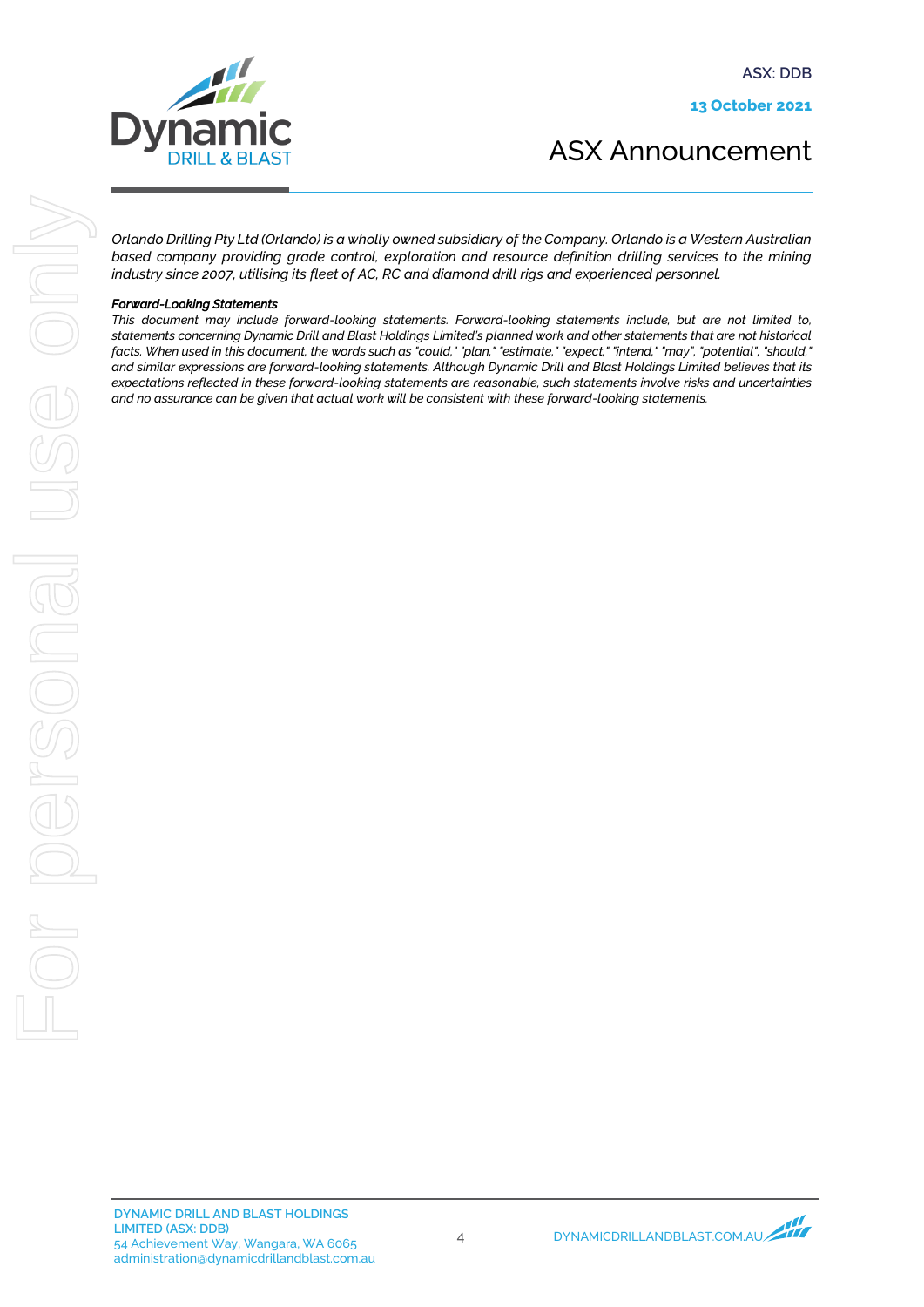# **Appendix 4C**

## **Quarterly cash flow report for entities subject to Listing Rule 4.7B**

| Name of entity                           |                                   |
|------------------------------------------|-----------------------------------|
| DYNAMIC DRILL AND BLAST HOLDINGS LIMITED |                                   |
| <b>ABN</b>                               | Quarter ended ("current quarter") |
|                                          |                                   |

| 49 640 888 213 |  |  |
|----------------|--|--|
|                |  |  |

49 640 888 213 30 SEPTEMBER 2021

**Consolidated statement of cash flows Current quarter \$A'000 Year to date (3 months)**

|     |                                                     | JA UUU    | $\overline{\phantom{a}}$<br>\$A'000 |
|-----|-----------------------------------------------------|-----------|-------------------------------------|
| 1.  | <b>Cash flows from operating activities</b>         |           |                                     |
| 1.1 | Receipts from customers                             | 21,028    | 21,028                              |
| 1.2 | Payments for                                        |           |                                     |
|     | research and development<br>(a)                     |           |                                     |
|     | product manufacturing and operating<br>(b)<br>costs | (10, 215) | (10, 215)                           |
|     | advertising and marketing<br>(c)                    | (25)      | (25)                                |
|     | leased assets<br>(d)                                | (211)     | (211)                               |
|     | staff costs<br>(e)                                  | (6, 487)  | (6, 487)                            |
|     | (f)<br>administration and corporate costs           | (260)     | (260)                               |
| 1.3 | Dividends received (see note 3)                     |           |                                     |
| 1.4 | Interest received                                   |           |                                     |
| 1.5 | Interest and other costs of finance paid            | (146)     | (146)                               |
| 1.6 | Income taxes paid                                   | (34)      | (34)                                |
| 1.7 | Government grants and tax incentives                | 253       | 253                                 |
| 1.8 | Other (provide details if material)                 |           |                                     |
| 1.9 | Net cash from / (used in) operating<br>activities   | 3,903     | 3,903                               |

| 2.  | Cash flows from investing activities |          |         |
|-----|--------------------------------------|----------|---------|
| 2.1 | Payments to acquire or for:          |          |         |
|     | entities<br>(a)                      | (4, 842) | (4,842) |
|     | businesses<br>(b)                    |          |         |
|     | property, plant and equipment<br>(C) | (3, 198) | (3,198) |
|     | investments<br>(d)                   |          |         |
|     | intellectual property<br>(e)         |          |         |
|     | (f)<br>other non-current assets      |          |         |
|     |                                      |          |         |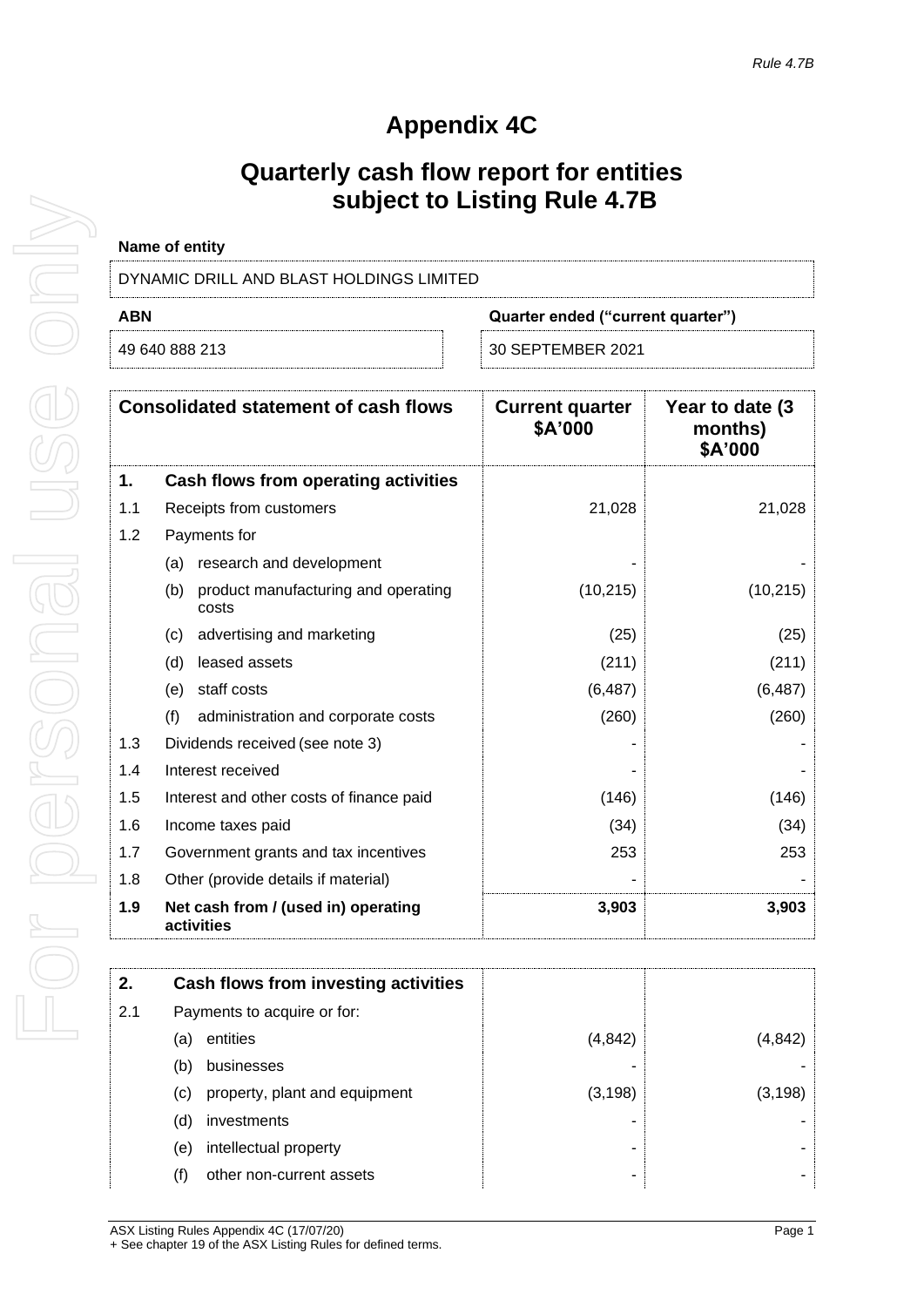|     | <b>Consolidated statement of cash flows</b>       | <b>Current quarter</b><br>\$A'000 | Year to date (3)<br>months)<br>\$A'000 |
|-----|---------------------------------------------------|-----------------------------------|----------------------------------------|
| 2.2 | Proceeds from disposal of:                        |                                   |                                        |
|     | entities<br>(a)                                   |                                   |                                        |
|     | (b)<br>businesses                                 |                                   |                                        |
|     | property, plant and equipment<br>(c)              |                                   |                                        |
|     | (d)<br>investments                                |                                   |                                        |
|     | intellectual property<br>(e)                      |                                   |                                        |
|     | (f)<br>other non-current assets                   |                                   |                                        |
| 2.3 | Cash flows from loans to other entities           |                                   |                                        |
| 2.4 | Dividends received (see note 3)                   |                                   |                                        |
| 2.5 | Other (provide details if material)               |                                   |                                        |
| 2.6 | Net cash from / (used in) investing<br>activities | (8,040)                           | (8,040)                                |

| 3.   | Cash flows from financing activities                                                          |         |         |
|------|-----------------------------------------------------------------------------------------------|---------|---------|
| 3.1  | Proceeds from issues of equity securities<br>(excluding convertible debt securities)          | 3,770   | 3,770   |
| 3.2  | Proceeds from issue of convertible debt<br>securities                                         |         |         |
| 3.3  | Proceeds from exercise of options                                                             |         |         |
| 3.4  | Transaction costs related to issues of<br>equity securities or convertible debt<br>securities | (503)   | (503)   |
| 3.5  | Proceeds from borrowings                                                                      | 2,119   | 2,119   |
| 3.6  | Repayment of borrowings                                                                       | (1,808) | (1,808) |
| 3.7  | Transaction costs related to loans and<br>borrowings                                          |         |         |
| 3.8  | Dividends paid                                                                                |         |         |
| 3.9  | Other (provide details if material)                                                           | (13)    | (13)    |
| 3.10 | Net cash from / (used in) financing<br>activities                                             | 3,565   | 3,565   |

| 4.  | Net increase / (decrease) in cash and<br>cash equivalents for the period |         |         |
|-----|--------------------------------------------------------------------------|---------|---------|
| 4.1 | Cash and cash equivalents at beginning of<br>period                      | 10.307  | 10,307  |
| 4.2 | Net cash from / (used in) operating<br>activities (item 1.9 above)       | 3,903   | 3,903   |
| 4.3 | Net cash from / (used in) investing activities<br>(item 2.6 above)       | (8,040) | (8.040) |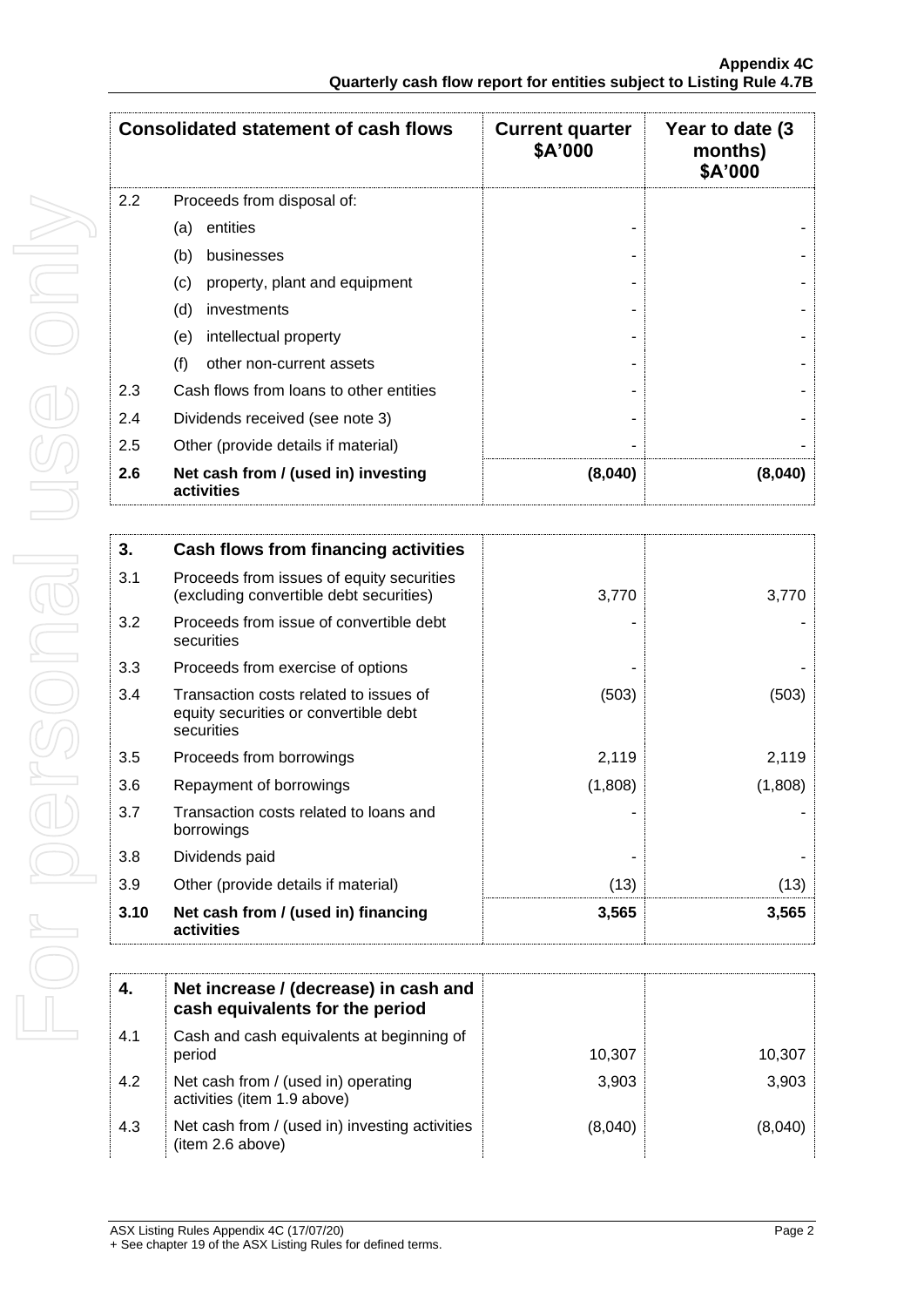|     | Consolidated statement of cash flows                                | <b>Current quarter</b><br>\$A'000 | Year to date (3)<br>months)<br>\$A'000 |
|-----|---------------------------------------------------------------------|-----------------------------------|----------------------------------------|
| 4.4 | Net cash from / (used in) financing activities<br>(item 3.10 above) | 3.565                             | 3.565                                  |
| 4.5 | Effect of movement in exchange rates on<br>cash held                |                                   |                                        |
| 4.6 | Cash and cash equivalents at end of<br>period                       | 9,735                             | 9.735                                  |

| 5.  | Reconciliation of cash and cash<br>equivalents<br>at the end of the quarter (as shown in the<br>consolidated statement of cash flows) to the<br>related items in the accounts | <b>Current quarter</b><br>\$A'000 | <b>Previous quarter</b><br>\$A'000 |
|-----|-------------------------------------------------------------------------------------------------------------------------------------------------------------------------------|-----------------------------------|------------------------------------|
| 5.1 | <b>Bank balances</b>                                                                                                                                                          | 9.254                             | 9,952                              |
| 5.2 | Call deposits                                                                                                                                                                 | 481                               | 355                                |
| 5.3 | <b>Bank overdrafts</b>                                                                                                                                                        |                                   |                                    |
| 5.4 | Other (provide details)                                                                                                                                                       |                                   |                                    |
| 5.5 | Cash and cash equivalents at end of<br>quarter (should equal item 4.6 above)                                                                                                  | 9,735                             | 10,307                             |

| 6.  | Payments to related parties of the entity and their<br>associates                                                                                           | <b>Current quarter</b><br><b>\$A'000</b> |
|-----|-------------------------------------------------------------------------------------------------------------------------------------------------------------|------------------------------------------|
| 6.1 | Aggregate amount of payments to related parties and their<br>associates included in item 1                                                                  | 563                                      |
| 6.2 | Aggregate amount of payments to related parties and their<br>associates included in item 2                                                                  | 4.500                                    |
|     | Note: if any amounts are shown in items 6.1 or 6.2, your quarterly activity report must include a description of, and an<br>explanation for, such payments. |                                          |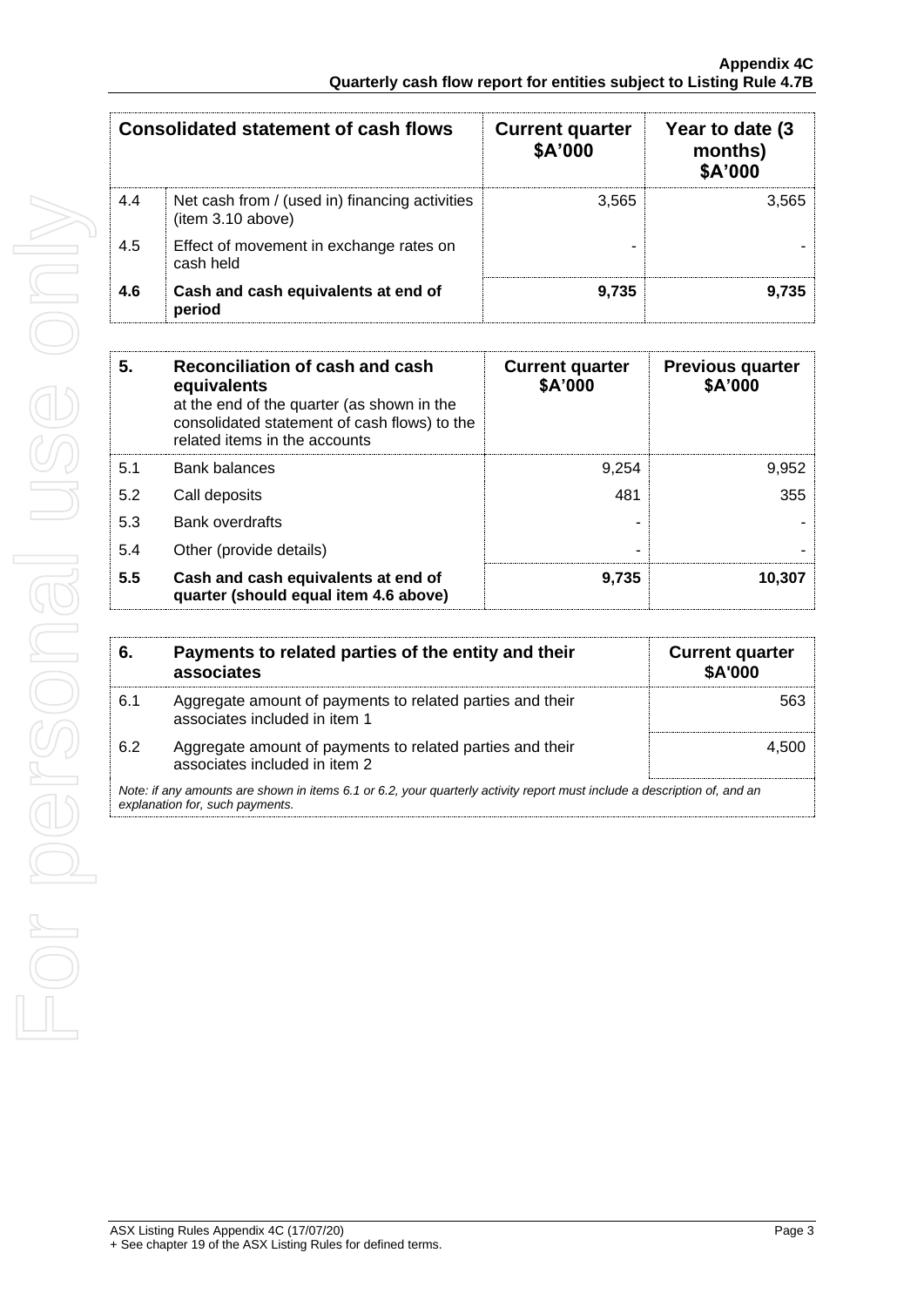| 7.  | <b>Financing facilities</b><br>Note: the term "facility' includes all forms of financing<br>arrangements available to the entity.<br>Add notes as necessary for an understanding of the<br>sources of finance available to the entity.                                                                                                                                                                             | <b>Total facility</b><br>amount at quarter<br>end<br>\$A'000   | Amount drawn at<br>quarter end<br>\$A'000 |  |
|-----|--------------------------------------------------------------------------------------------------------------------------------------------------------------------------------------------------------------------------------------------------------------------------------------------------------------------------------------------------------------------------------------------------------------------|----------------------------------------------------------------|-------------------------------------------|--|
| 7.1 | Loan facilities                                                                                                                                                                                                                                                                                                                                                                                                    | 18,320                                                         | 12,416                                    |  |
| 7.2 | Credit standby arrangements                                                                                                                                                                                                                                                                                                                                                                                        | 5,500                                                          |                                           |  |
| 7.3 | Other (please specify)                                                                                                                                                                                                                                                                                                                                                                                             |                                                                |                                           |  |
| 7.4 | <b>Total financing facilities</b>                                                                                                                                                                                                                                                                                                                                                                                  | 23,820                                                         | 12,416                                    |  |
| 7.5 |                                                                                                                                                                                                                                                                                                                                                                                                                    | 11,404<br>Unused financing facilities available at quarter end |                                           |  |
| 7.6 | Include in the box below a description of each facility above, including the lender, interest<br>rate, maturity date and whether it is secured or unsecured. If any additional financing<br>facilities have been entered into or are proposed to be entered into after quarter end,<br>include a note providing details of those facilities as well.                                                               |                                                                |                                           |  |
|     | The loan facility of \$18.32m relates equipment finance on various terms and rates, ranging<br>from 3.19% to 6% and up to 60-month maturity, this includes an overall asset finance facility<br>limit with Commonwealth Bank of Australia of \$10m as well as an overall asset finance facility<br>with National Australia Bank of \$5m. Additional drawdown on these facilities subject to certain<br>conditions. |                                                                |                                           |  |
|     | The Credit standby arrangement refers to a trade finance facilities with both Commonwealth<br>Bank of Australia and National Australia Bank.                                                                                                                                                                                                                                                                       |                                                                |                                           |  |

| 8.  |                                                                                                                                                                                                                                 | Estimated cash available for future operating activities                                                                                                                                                       | \$A'000 |  |
|-----|---------------------------------------------------------------------------------------------------------------------------------------------------------------------------------------------------------------------------------|----------------------------------------------------------------------------------------------------------------------------------------------------------------------------------------------------------------|---------|--|
| 8.1 | Net cash from / (used in) operating activities (item 1.9)                                                                                                                                                                       |                                                                                                                                                                                                                | 3,903   |  |
| 8.2 |                                                                                                                                                                                                                                 | 9,735<br>Cash and cash equivalents at quarter end (item 4.6)                                                                                                                                                   |         |  |
| 8.3 |                                                                                                                                                                                                                                 | Unused finance facilities available at quarter end (item 7.5)                                                                                                                                                  | 11,404  |  |
| 8.4 |                                                                                                                                                                                                                                 | Total available funding (item $8.2 +$ item $8.3$ )                                                                                                                                                             | 21,139  |  |
| 8.5 | Estimated quarters of funding available (item 8.4 divided by<br>item $8.1$ )                                                                                                                                                    |                                                                                                                                                                                                                | 5.42    |  |
|     |                                                                                                                                                                                                                                 | Note: if the entity has reported positive net operating cash flows in item 1.9, answer item 8.5 as "N/A". Otherwise, a<br>figure for the estimated quarters of funding available must be included in item 8.5. |         |  |
| 8.6 | If item 8.5 is less than 2 quarters, please provide answers to the following questions:                                                                                                                                         |                                                                                                                                                                                                                |         |  |
|     | 8.6.1<br>Does the entity expect that it will continue to have the current level of net operating<br>cash flows for the time being and, if not, why not?                                                                         |                                                                                                                                                                                                                |         |  |
|     | Answer: N/A                                                                                                                                                                                                                     |                                                                                                                                                                                                                |         |  |
|     | 8.6.2<br>Has the entity taken any steps, or does it propose to take any steps, to raise further<br>cash to fund its operations and, if so, what are those steps and how likely does it<br>believe that they will be successful? |                                                                                                                                                                                                                |         |  |
|     | Answer: N/A                                                                                                                                                                                                                     |                                                                                                                                                                                                                |         |  |